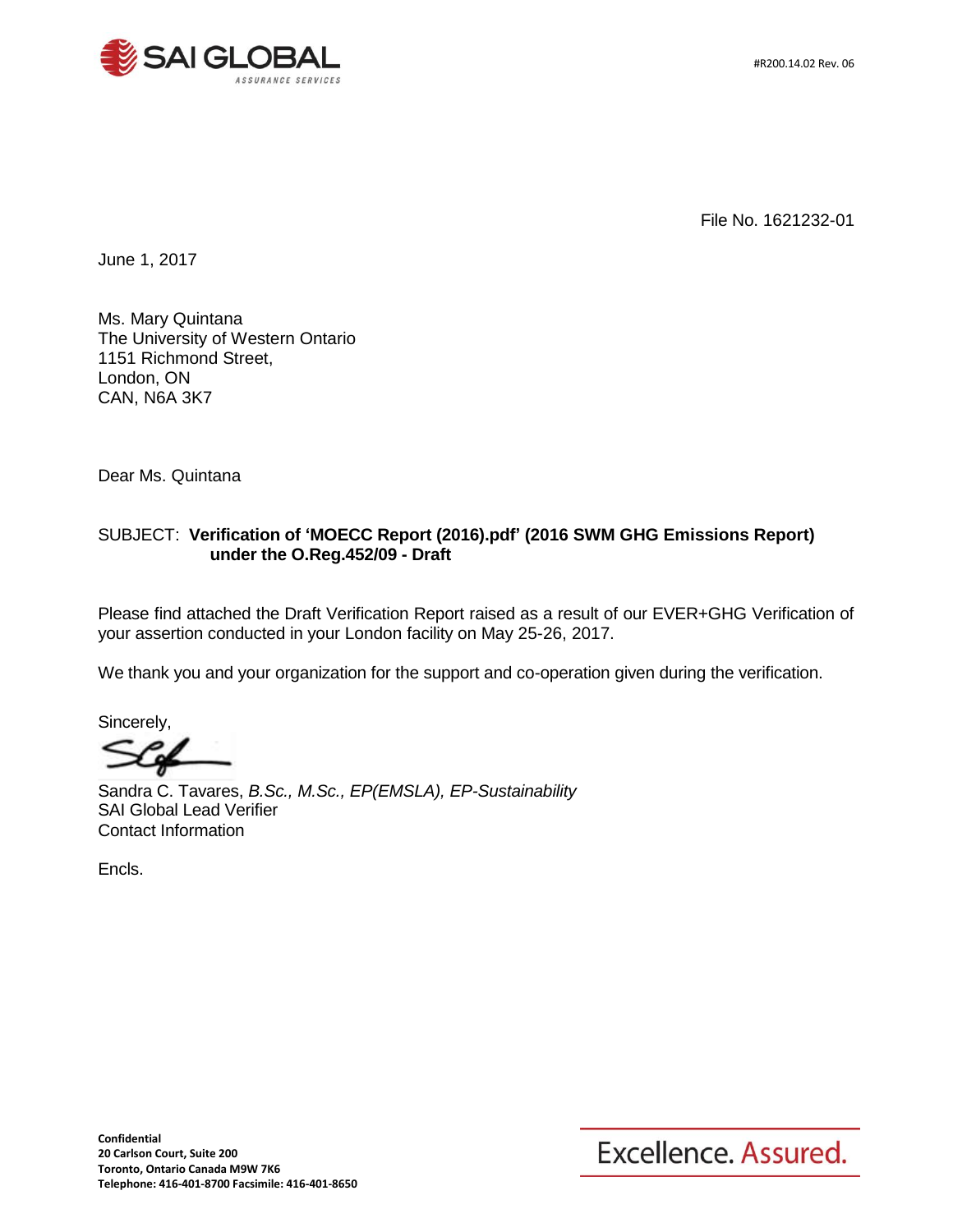

# **EVER+GHG VERIFICATION REPORT**

# **REPORT CONTENTS**

- SECTION 1. Summary Information
- SECTION 2. Verification Details
- SECTION 3. Verification Findings

## APPENDICES

- A Verification and Sample Plan
- B Verification Schedule
- C Verification Statement
- D Facilities within Scope
- E Supplemental Discrepancy Information

# **REPORT DISTRIBUTION**

- Company: The University of Western Ontario
- SAI Global, 20 Carlson Court, Suite 100, Toronto, Ontario, M9W 7K6, Canada
- Verification Team

Statement of Confidentiality:

The information contained in this report is privileged and confidential and intended only for the use of the organisation to whom it is addressed. If you are not the intended recipient, you are hereby notified that any distribution, copying, disclosure or taking of any action in reliance on the contents of this transmission is strictly prohibited and review by any individual other than the intended recipient shall not constitute waiver of privilege. If you have received this report in error, please notify us immediately and return it to us.

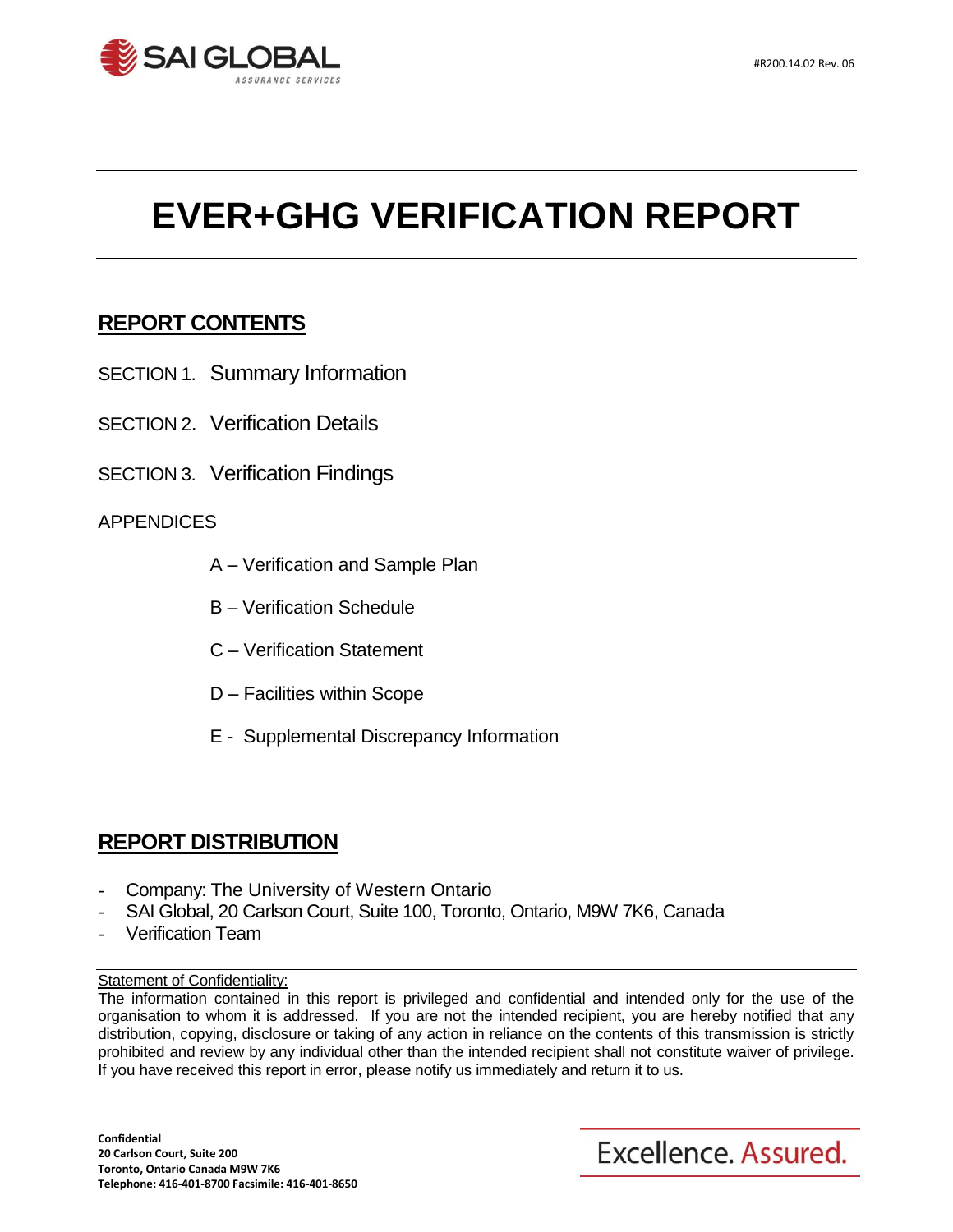

## **SECTION 1 –SUMMARY INFORMATION**

| <b>Company Information</b>               |                                                                   |                                                              |  |  |  |
|------------------------------------------|-------------------------------------------------------------------|--------------------------------------------------------------|--|--|--|
| SAI Global File No.:                     | 1621232-01                                                        |                                                              |  |  |  |
| Company:                                 | The University of Western Ontario                                 |                                                              |  |  |  |
| <b>Address:</b>                          | 1151 Richmond Street, London, Ontario CAN, N6A 3K7                |                                                              |  |  |  |
| <b>Primary Contact:</b>                  | Ms. Mary Quintana                                                 |                                                              |  |  |  |
| <b>Email/Phone Number:</b>               | mary.quintana@uwo.ca / 519-661-2111                               |                                                              |  |  |  |
| <b>Verification Information</b>          |                                                                   |                                                              |  |  |  |
| <b>Level of Assurance:</b>               | Reasonable Assurance                                              |                                                              |  |  |  |
| <b>Verification Objective:</b>           | To verify the Greenhouse (GHG) emissions reported in the 2016     |                                                              |  |  |  |
|                                          | SWIM Report for O.Reg.452/09 in order to express a reasonable     |                                                              |  |  |  |
|                                          |                                                                   | level of assurance conclusion on its accuracy, completeness, |  |  |  |
|                                          | consistency, relevance and transparency.                          |                                                              |  |  |  |
| <b>Verification Standard:</b>            | ISO 14064-3:2006                                                  |                                                              |  |  |  |
| <b>Verification Criteria:</b>            |                                                                   |                                                              |  |  |  |
| Program<br>$\bullet$                     | O.Reg.452/09                                                      |                                                              |  |  |  |
| <b>Regulation</b><br>$\bullet$           | O.Reg.452/09                                                      |                                                              |  |  |  |
| <b>Guidance Document(s)</b>              | Guideline for Greenhouse Gas Emissions Reporting (Dec. 2015)      |                                                              |  |  |  |
| <b>Verification Scope:</b>               | mary.quintana@uwo.ca                                              |                                                              |  |  |  |
| Organizational                           | As defined in the Boundary letter dated 30-Jan-2017 by the        |                                                              |  |  |  |
| <b>Boundary</b>                          | University of Western Ontario Associate Secretary & Legal Advisor |                                                              |  |  |  |
| <b>Activities/Processes</b><br>$\bullet$ | <b>Educational Institution</b>                                    |                                                              |  |  |  |
| <b>GHG Sources</b>                       | Power plant, satellite boilers, heaters, kitchens, stand-by       |                                                              |  |  |  |
|                                          | Generators                                                        |                                                              |  |  |  |
| <b>GHG Types</b><br>$\bullet$            | CO2, CH4, N2O                                                     |                                                              |  |  |  |
| <b>Time Period</b><br>$\bullet$          | 2016                                                              |                                                              |  |  |  |
| <b>Materiality:</b>                      | 5%                                                                |                                                              |  |  |  |
| <b>Assertion Information</b>             |                                                                   |                                                              |  |  |  |
| <b>GHG CO2e Assertion</b>                |                                                                   |                                                              |  |  |  |
| <b>Total</b>                             |                                                                   | 49486 tonnes                                                 |  |  |  |
|                                          | Attributable to combustion of biomass / biofuels:                 | 0 tonnes                                                     |  |  |  |
| <b>Assertion Title:</b>                  | MOECC Report (2016).pdf                                           |                                                              |  |  |  |
| <b>Assertion Version/Date:</b>           | 7 April 2017                                                      |                                                              |  |  |  |
| <b>Intended Users:</b>                   | The University of Western Ontario / Ministry of the Environment   |                                                              |  |  |  |
|                                          | and Climate Change (MoECC)                                        |                                                              |  |  |  |
| <b>Verification Team Information</b>     |                                                                   |                                                              |  |  |  |
| <b>Team Leader</b>                       | <b>Sandra Tavares</b>                                             |                                                              |  |  |  |
| <b>Team Member</b>                       | Not applicable                                                    |                                                              |  |  |  |
| <b>Technical Expert</b>                  | Not applicable                                                    |                                                              |  |  |  |
| <b>Peer Reviewer</b>                     | John Fraser                                                       |                                                              |  |  |  |
| <b>Verification Summary</b>              |                                                                   |                                                              |  |  |  |
| <b>Stage 1 Date</b>                      | 4/5 May 2017                                                      |                                                              |  |  |  |
| <b>Stage 2 Onsite Date</b>               | 25/26 May 2017                                                    |                                                              |  |  |  |
| <b>Summary of Findings</b>               | 1 OFI                                                             |                                                              |  |  |  |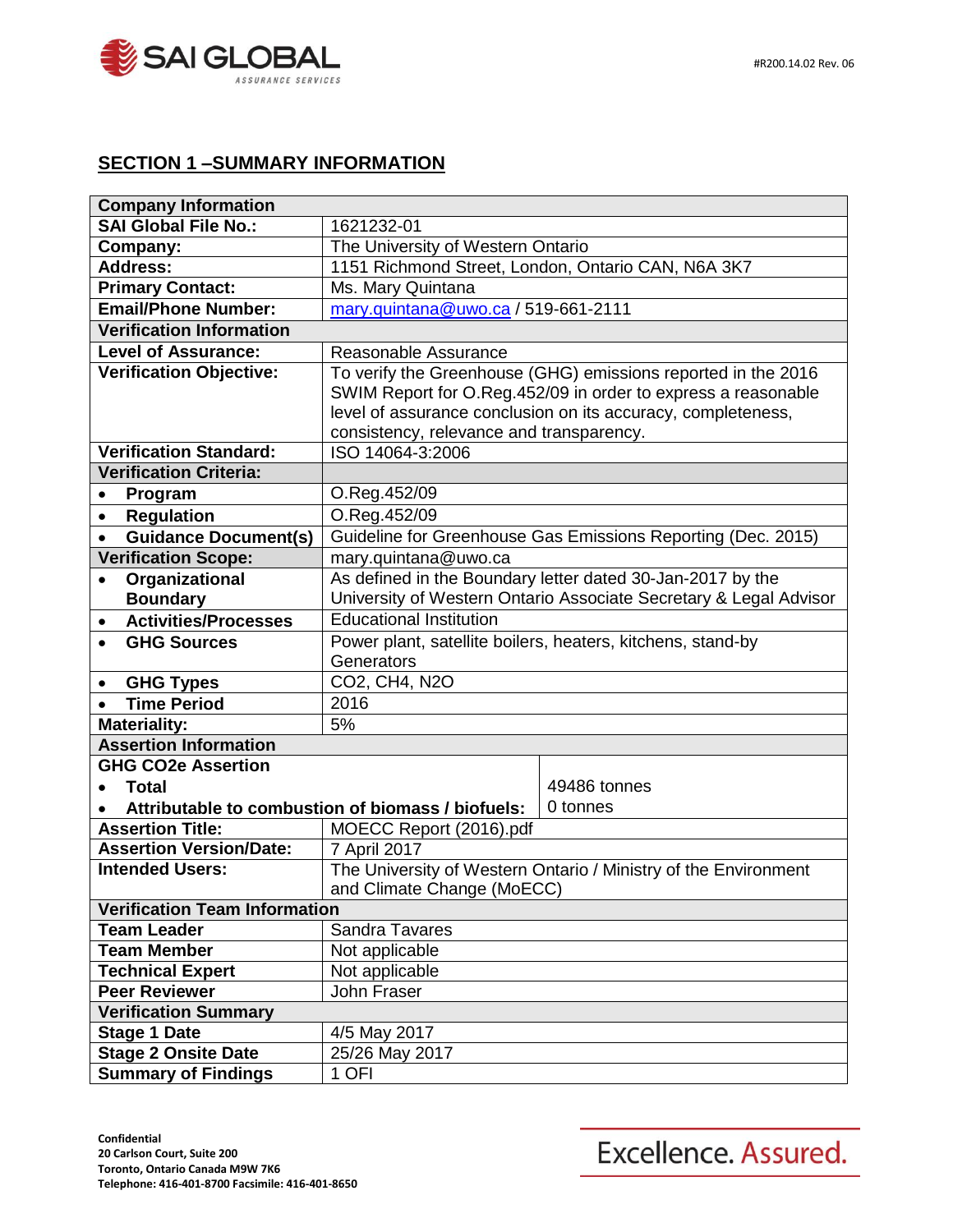

### **SECTION 2 – VERIFICATION DETAILS**

#### **2.1 Introduction**

The University of Western Ontario located in London, Ontario maintains campus facilities for educational purposes. Key processes include general stationary combustion at the Power Plant and satellite boilers and stand-by generators, which result in emissions of CO2, CH4, and N2O.

Total reported CO2e emissions, excluding CO2 captured and CO2 from biomass, are 49486 tonnes.

Changes to the facility since the last assertion included continuing energy conservation Measures and review and registration of existing generators.

#### **2.2 Verification Objective**

To verify the Greenhouse Gas emissions reported in the 2016 MoECC GHG Submission document for O.Reg.452/09 in order to express a reasonable level of assurance conclusion on its accuracy, completeness, consistency, relevance and transparency.

#### **2.3 Verification Criteria**

The verification evaluated the 'MOECC Report (2016).pdf' assertion against a number of criteria to ensure that it provides a true and fair account of actual emissions performance over the period January 1 to December 31, 2016. The assertion was assessed against five criteria based on the key principles to be followed in the quantification of GHG emissions under ISO 14064:

- Accuracy: Reduce bias, uncertainties and errors in calculation as far as is practical;
- Completeness: Include all relevant emissions and production information;
- Consistence: Enable meaningful comparisons in emissions and production information;
- Relevance: Select the emissions and production information appropriate to the needs of the intended user; and
- Transparency: Disclose sufficient and appropriate emissions and input data as well as the associated calculations to allow intended users to make decisions with reasonable confidence.

In addition, the following documents were referenced:

- O.Reg.452/09
- Guidelines for Greenhouse Gas Emissions Reporting (December 2015)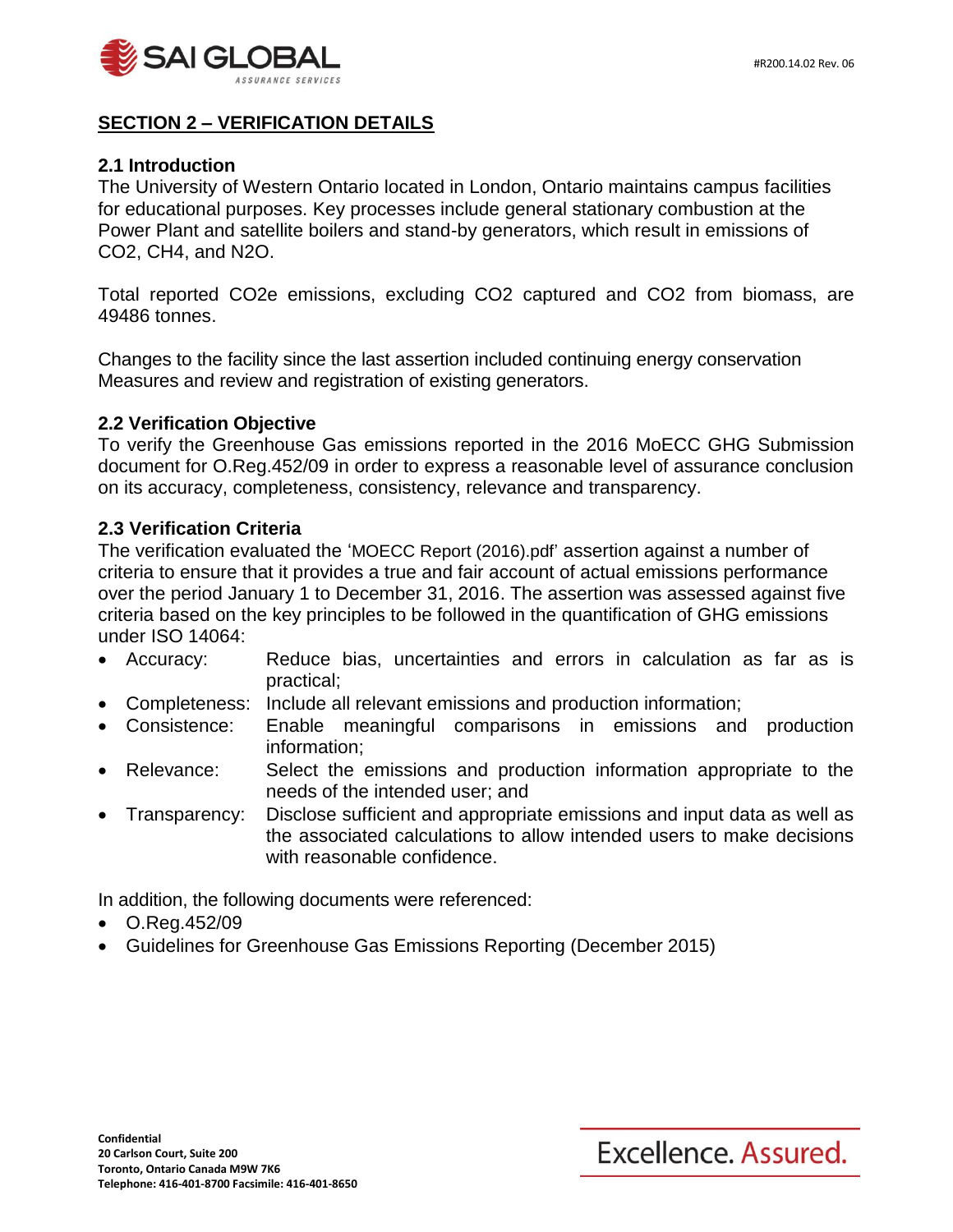

## **2.4 Verification Scope**

## **2.4.1 Organizational Boundary**

OR 452/09 defines a facility as all buildings, equipment, structures and stationary items, such as surfaces and storage piles that,

(a) are owned or operated by the same person, and

- (b) are located,
	- (i) on a single site,

(ii) on two or more contiguous or adjacent sites that function as a single integrated site, or

(iii) on two or more sites that are not contiguous or adjacent, if the activity carried out at the sites is a pipeline transportation system that consists of pipelines that transport processed natural gas and their associated installations, including storage installations but excluding straddle plants or other processing installations;

As such, the facility boundary comprises the entire London, Ontario main campus but not the locations which are separately incorporated entities, neither owned nor operated by the University of Western Ontario, or are not adjacent or contiguous to the main campus.

## **2.4.2 Activities and Processes**

Facilities Management is responsible for the heating and energy requirements of all the buildings on the main campus and the maintenance of the incinerator (although incineration of biomass / non-biomass is no longer carried out onsite). They operate or oversee the supply of fuel to the power plant, incinerator, satellite boilers, heaters and kitchens as well as maintain the emergency stand-by generators.

## **2.4.3 Data management system and controls**

The GHG Information Management System manual outlines data collection processes (including estimation of missing data), data sources, records management, and emissions reporting. It is supported by a series of excel spreadsheets:

- Info Sources Control 2016
- 'GAS 2015-16 Mod MQ (March 2016)' & 'GAS 2016-17 Rev MQ (March 2017)'
- Data Collection Scope 1 (2016)
- OREG 452-09 GHG Calculator V3 (0317) 2016 emss

All the data required for GHG emissions calculations is obtained by the Energy & Environment Specialist primarily from sources throughout the site. It is collected, entered into the spreadsheet and assessed for quality concerns. The spreadsheet contains the formulas, HHV and EFs from GHG guideline. Data is then transferred into SWM.

Excellence. Assured.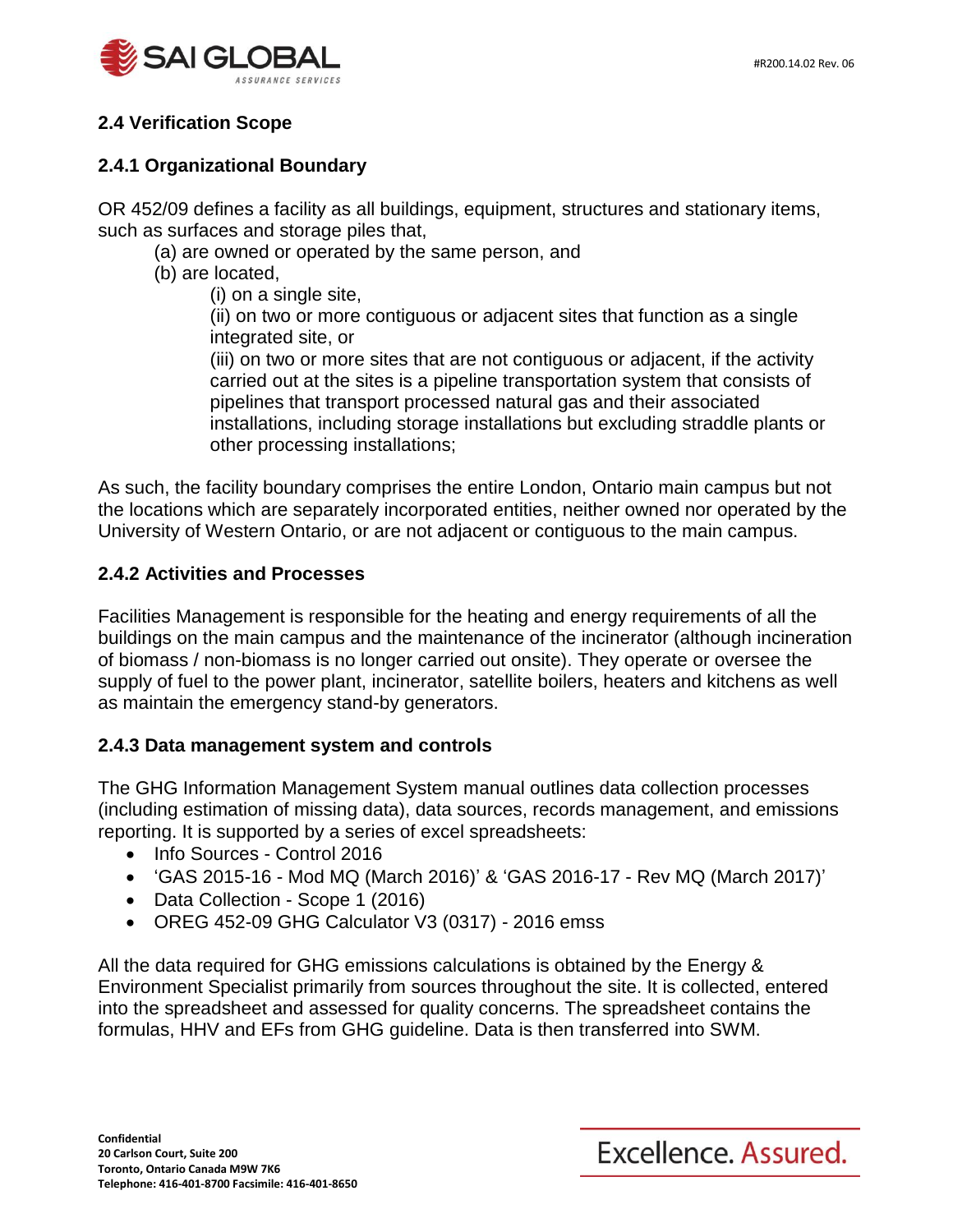

## **2.4.4 GHG Sources**

The verification covered the following GHG source categories that are outlined in the O.Reg.452/09:

| <b>Source Category</b>                  | <b>GHG Sources</b>                          |
|-----------------------------------------|---------------------------------------------|
| <b>General Stationary Combustion</b>    |                                             |
| Annual GHG emissions by fuel type       | Power Plant, Satellite Boilers, heaters,    |
|                                         | incinerator (verified no longer used), etc. |
| Annual fuel consumption (by fuel type)  | Annual fuel consumption (by fuel type)      |
|                                         | Natural gas, fuel oil no. 2 (no longer      |
|                                         | biomedical)                                 |
| Annual weighted average carbon content  | No longer used within biomedical emission   |
| for each fuel                           | calculations                                |
| Annual weighted average high heat value | Not used                                    |
| for each fuel                           |                                             |
| Annual steam generation (biomass or     | Not applicable                              |
| MSW)                                    |                                             |

## **2.4.5 GHG Types**

The verification covered all six/seven types of greenhouse gases: carbon dioxide  $(CO_2)$ , methane (CH4), nitrous oxide (N2O), hydrofluorocarbons (HFC), perfluorocarbons (PFC), sulphur hexafluoride ( $SF_6$ ), nitrogen trifluoride ( $NF_3$ ).

### **2.4.6 Time Period**

The verification covered all activities occurring during the 1 January to 31 December 2016 compliance period.

### **2.5 Materiality**

Materiality is the concept that refers to errors, omissions, or misrepresentations (discrepancies) that would affect the assertion and could influence decisions of intended users. Quantitative materiality refers to discrepancies of a numerical nature. Qualitative materiality refers to discrepancies of a non-numerical nature, such as misleading representations of circumstances. Both quantitative and qualitative materiality were assessed.

The quantitative materiality threshold was set at 5%. The qualitative materiality was assessed using the verifier's best judgement, with a focus on data record-keeping, data handling, and transparency of information.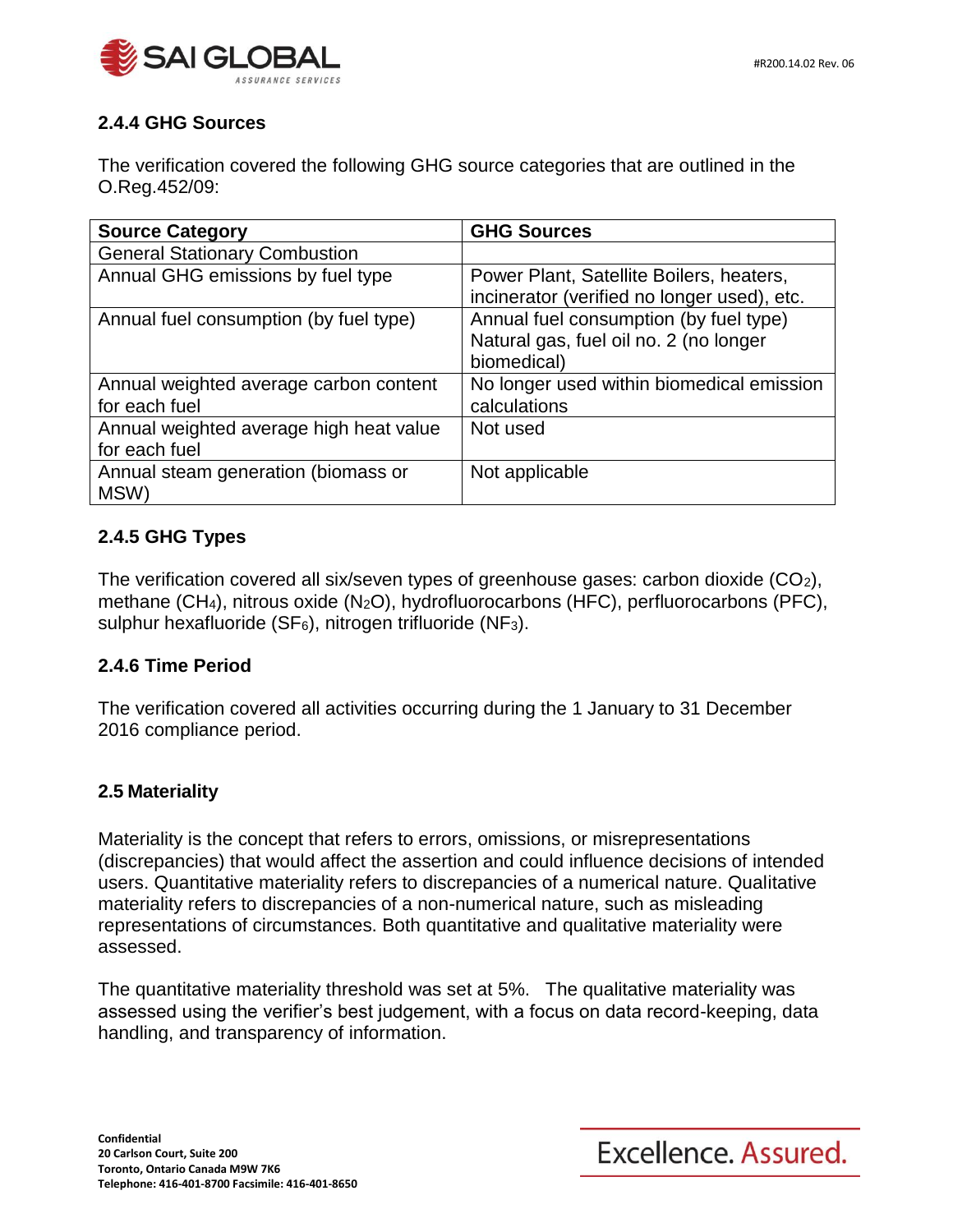

## **2.6 Parties and Intended Users**

The Responsible Party is The University of Western Ontario. The Intended User of the verification findings is Ministry of Environment and Climate Change (MoECC).

#### **2.7 Disclaimer**

Because of the inherent limitations in any internal control structure, it is possible that fraud, error, or non-compliance with laws and regulations may occur and not be detected. Further, the verification was not designed to detect all weaknesses or errors in internal controls so far as they relate to the requirements set out above as the verification has not been performed continuously throughout the period and the procedures performed on the relevant internal controls were on a test basis. Any projection of the evaluation of control procedures to future periods is subject to the risk that the procedures may become inadequate because of changes in conditions, or that the degree of compliance with them may deteriorate.

### **2.8 Verification Methodology**

The verification was conducted according to the ISO 14064-3 Standard. It followed the main process steps outlined in ISO 14064-3. See Appendix A for the verification and sampling plan, Appendix B for the verification schedule and Appendix C for the verification statement.

For accredited verifications, the methodology also met the requirements of ISO 14065 as demonstrated by SAI Global's ANSI Certificate of Accreditation for Greenhouse Gas Verification #0748 granted on May 13, 2010 [\(http://www.ansi.org/\)](http://www.ansi.org/).

### **2.8.1 Strategic Review and Planning**

A desktop review of the 2016 SWM Report and background information provided by The University of Western Ontario was conducted prior to the site visit. A risk assessment was performed to identify areas of higher risk of potential error, considering the following aspects: data sources, number of points of measurement, degree of automation, frequency of monitoring, presence of quality control systems, preliminary data analysis, and selection of emission factors. It also considered the calculation methodology, its implementation and transparency.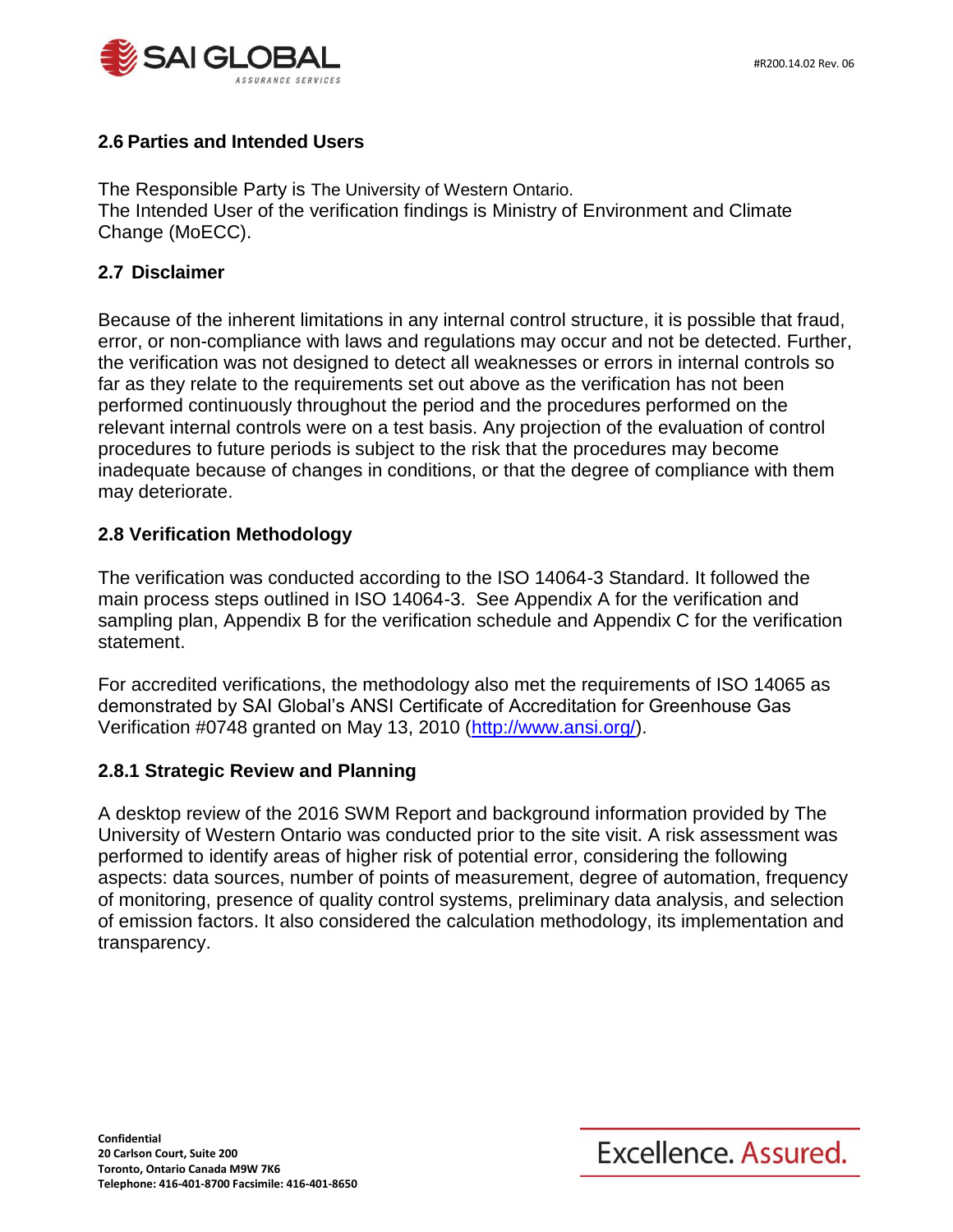

## **2.8.2 Sampling and Verification Plan**

A plan was prepared and issued to The University of Western Ontario on 12 May 2017 prior to the site visit. It outlined the scope and the proposed site visit schedule. The sampling plan focused on natural gas and fuel oil combustion, the GHG management system, sources and boundaries natural gas and fuel oil combustion, the GHG management system, sources and boundaries.

## **2.8.3 Site Visit**

The site visit occurred on May 25-26, 2017. The verification team conducted an on-site verification according to the Verification and Sampling Plan. The team toured the facility, observed practices, conducted interviews, reviewed records, reviewed procedures and assessed data in order to determine if the data was accurate, complete, consistent, relevant and transparent. The team interfaced with The University of Western Ontario and conducted introductory and de-briefing meetings attended by persons listed in section 2.10.

The verification was conducted according to the following procedures:

- Review of site operations;
- Review of 2016 MoE GHG submission document and supporting documentation for consistent calculation methodologies;
- Review of previous GHG reports;
- Review of any significant changes to the organization or operational boundaries since the baseline or previously verified period;
- Review of the data sources for the GHG calculations;
- Review of operational and control procedures related to GHG information;
- Review of information management system processes used to collect and store information related to the calculation of GHG emissions;
- Review of calculation methodologies and calculations; and
- Methodologies to verify emissions data including crosschecking, vouching, recomputing, re-tracing and confirmation.

### **2.8.4 Post Visit Follow-Up**

Verification activities outstanding at the conclusion of the site visit were completed off-site.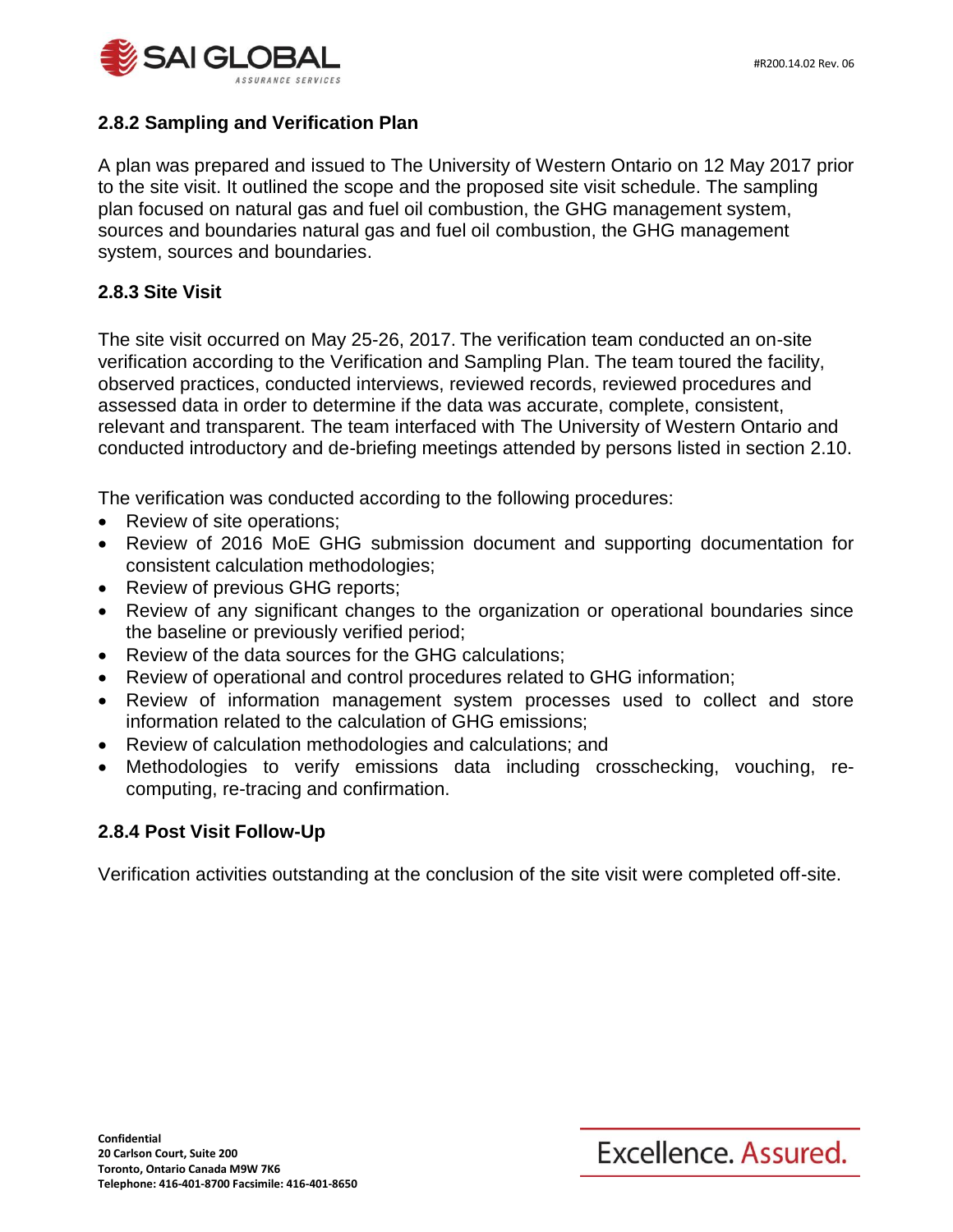

## **2.9 Information Resources**

The results and findings of the verification were based on information resources, which included the following:

- GHG IMS
- Overview of Quality Assurance.docx
- Boundary letter dated 30-Jan-2017 from Associate Secretary & Legal Advisor detailing campus locations and 'Emissions Map (scan).pdf'
- Data Collection Scope 1 (2016).xlsx, Data Request Control 2016.xlsx and Info Sources Control 2016.xlsx
- O.Reg. 452-09 GHG Calculator V3 (0317) 2016 emss
- Gas 2015-2016 and Gas 2016-2017
- Fuel Oil Records
- Natural Gas Invoices
- Generator Certificate of Approvals (CofAs) / EASR registrations
- O.Reg.452/09 (December 2015 Guideline)
- 2016 SWM Report

#### **2.10 Meeting Attendees**

| Name:                   | Title:                                                 |
|-------------------------|--------------------------------------------------------|
| Ryan Lovell             | Project Accountant (opening meeting only)              |
| Mary Quintana           | <b>Energy &amp; Environment Specialist</b>             |
| <b>Paulette Rennals</b> | Administrative Assistant (opening meeting only)        |
| Al Niemi                | <b>Power Plant Manager</b>                             |
| Paul Martin             | Director of Business Operations (closing meeting only) |

### **2.11 Internal Peer Review**

An internal peer review was undertaken by to provide an evaluation of the verification process and outcomes.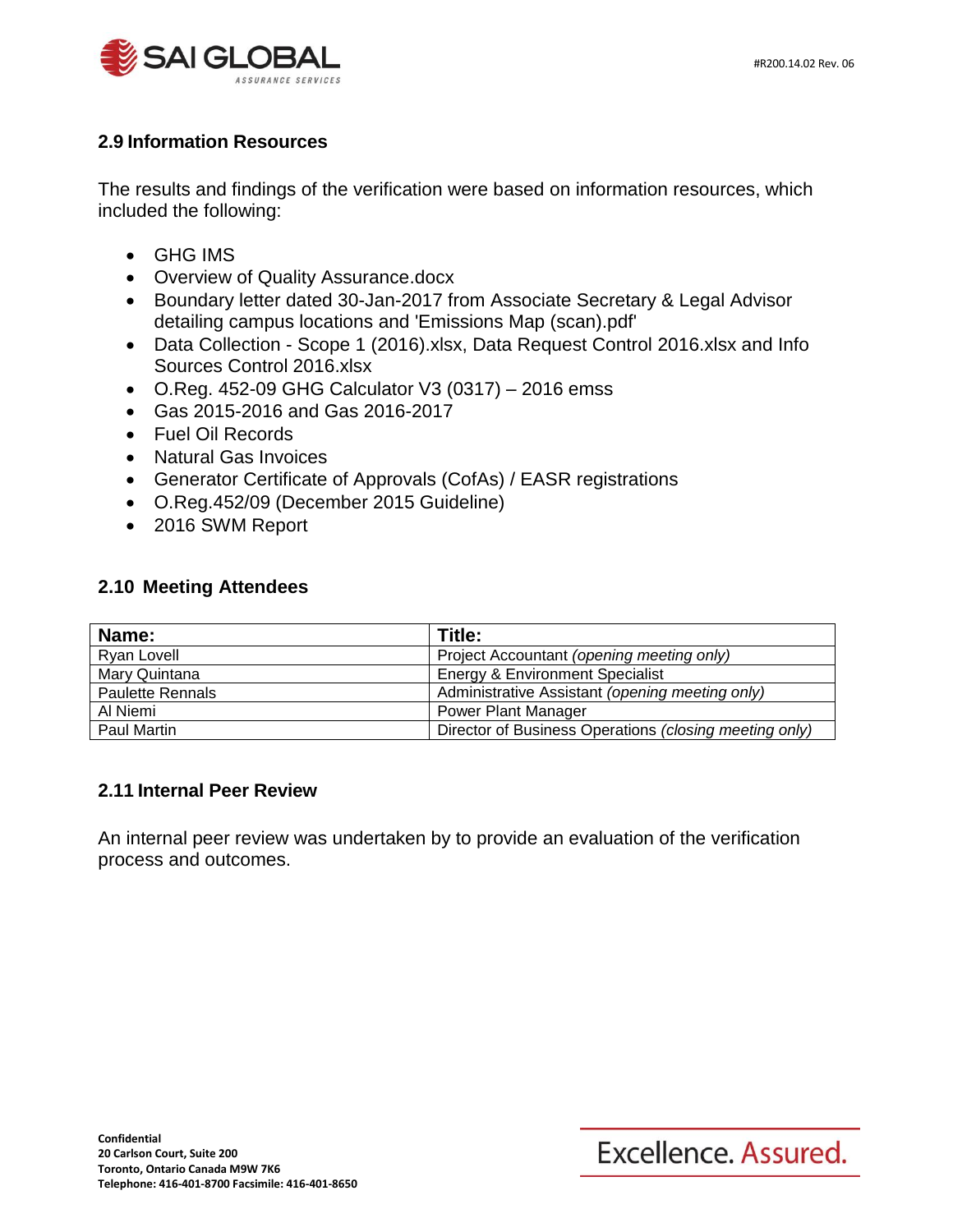

## **SECTION 3 – VERIFICATION FINDINGS**

#### **3.1 Statement of Verification**

Please refer to Appendix C

#### **3.2 Verification Findings Summary**

| <b>Section</b>      | <b>Status</b> |
|---------------------|---------------|
| <b>Accuracy</b>     | ┍             |
| <b>Completeness</b> | ⊢             |
| <b>Consistency</b>  |               |
| Relevance           |               |
| <b>Transparency</b> |               |
| <b>Other</b>        | <b>NA</b>     |

Legend: A -Acceptable; M -Material Discrepancy; D –Discrepancy; I -Improvement Area; NA -Not Applicable

#### **3.3 Material Discrepancies**

In the event of material discrepancies, the organization may request, in writing, within seven days of receiving this report, that the MOE Director review the determination

There were no material discrepancies.

#### **3.4 Non-Material Discrepancies**

There were no non-material discrepancies.

#### **3.5Positive Aspects of the GHG Reporting Program**

- Organisation of natural gas and fuel oil data
- Review of internal program to identify discrepancies in data
- Energy & Environment Specialist and Facilities Management's involvement in new projects for determination of impacts on GHG program

#### **3.6 Opportunities for Improvement**

Ensure natural gas usage calculation records are consistent (e.g. 'Data collection - Scope 1 (2016).xlxs' and 'GAS 2015-16 - Mod MQ (March 2016).xlxs' and 'GAS 2016-17 - Rev MQ (March 2017).xlxs').

#### **Next Scheduled Verification:**

**Confidential 20 Carlson Court, Suite 200 Toronto, Ontario Canada M9W 7K6 Telephone: 416-401-8700 Facsimile: 416-401-8650**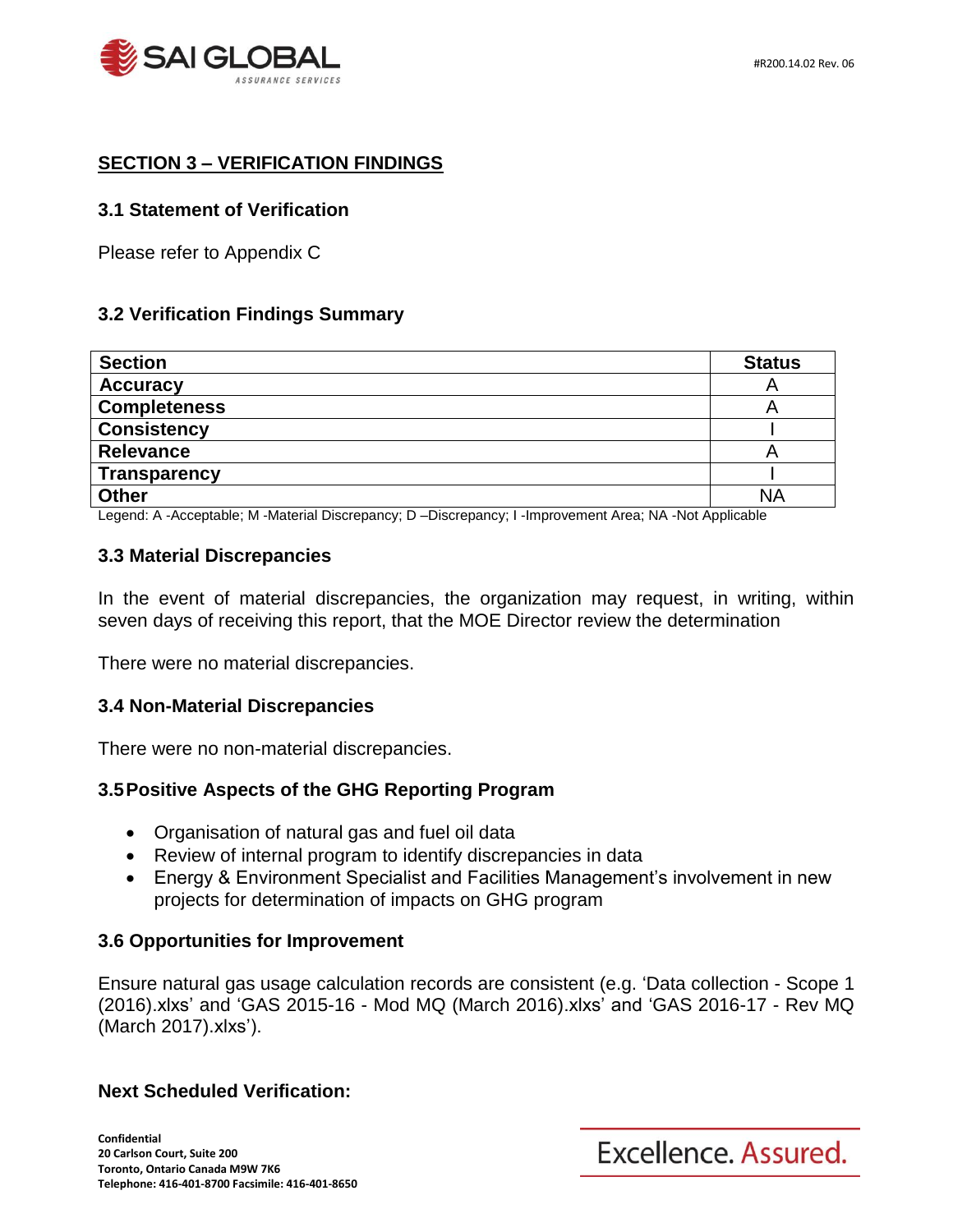

#### **Stage 1**

- Date: 2018
- No. of Persons: To be determined (TBD)
- No. of Verification Days Required: TBD

## **Stage 2**

- Date: 2018
- No. of Persons: TBD
- No. of Verification Days Required: TBD

Sandra C. Tavares, *B.Sc., M.Sc., EP(EMSLA), EP-Sustainability* SAI Global Team Leader **Date:** May 26, 2017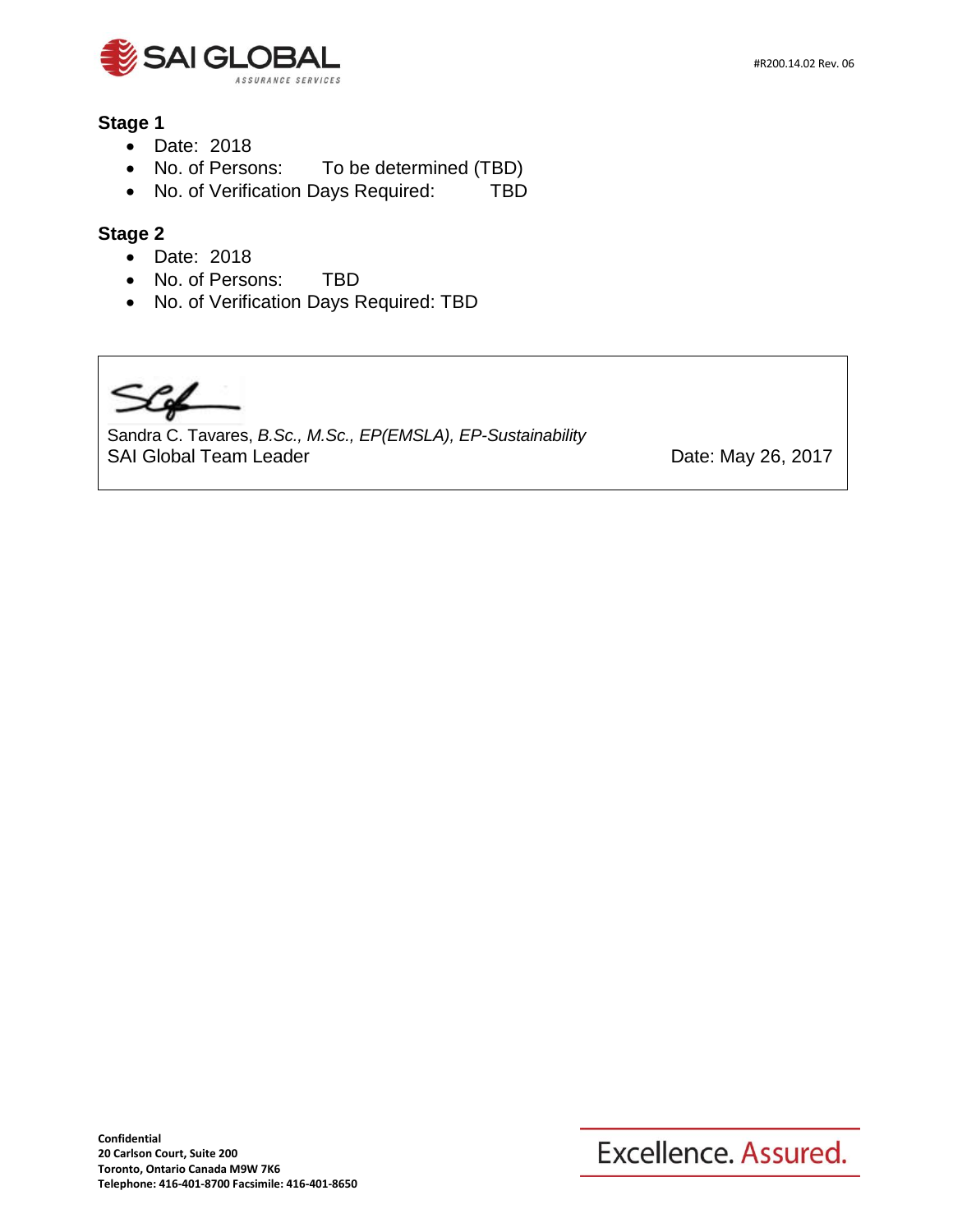

# **Appendix A – Verification and Sample Plan**

**Project No.** 1621232-01

May 11, 2017

Ms. Mary Quintana Energy and Environmental Specialist The University of Western Ontario 1151 Richmond Street, London, ON CAN N6A 3K7

#### **SUBJECT: CERTIFICATION PROGRAM**

Dear Ms. Quintana,

With reference to our recent conversation, SAI GLOBAL shall conduct a Re-Verification of your facility at **1151 Richmond Street, London, Ontario Canada, N6A 3K7 on May 25-26, 2017**.The verification will take approximately 1.5 day(s) to complete as per the attached plan, which we would ask you to review. The verification team members (and accompanying persons) are detailed below:

Position Name Team Leader Sandra Tavares

If you have any concerns with the composition of the verification team and the verification plan, please contact me within the next 5 days. Would you please inform us if any member of the team will be in an area in which they may be exposed to substances that could cause potential injury or a risk to health, plus any dress code requirements applicable for your organization. Please note that the verifier's time has been specifically reserved for your verification. Any requests for postponements or cancellations of the verification may be subject to charges as outlined in our proposal.

SAI GLOBAL would like to request that you supply a knowledgeable guide to accompany the Team Leader and the verification team members during the verification. Furthermore, we request an opening meeting with you and any other relevant staff members, to explain the scope and method of conducting the verification. On completion of the verification, we would like to meet with yourself and other interested staff to present a verbal report of the verification. The written verification report will follow shortly. The verification findings remain confidential to The University of Western Ontario, the verification team members and any accompanying members, as per the contractual conditions.

Please note that if SAI GLOBAL does not have a P.O.# on file at the time of the verification, we will be requesting that one be provided to me at the conclusion of the verification in order to ensure accurate billing.

I look forward to meeting you on May 25, 2017.

Best Regards,

Sandra Tavares, *B.Sc., M.Sc., EP(EMSLA), EP-Sustainability* SAI GLOBAL Team Leader Encls. cc: SAI GLOBAL File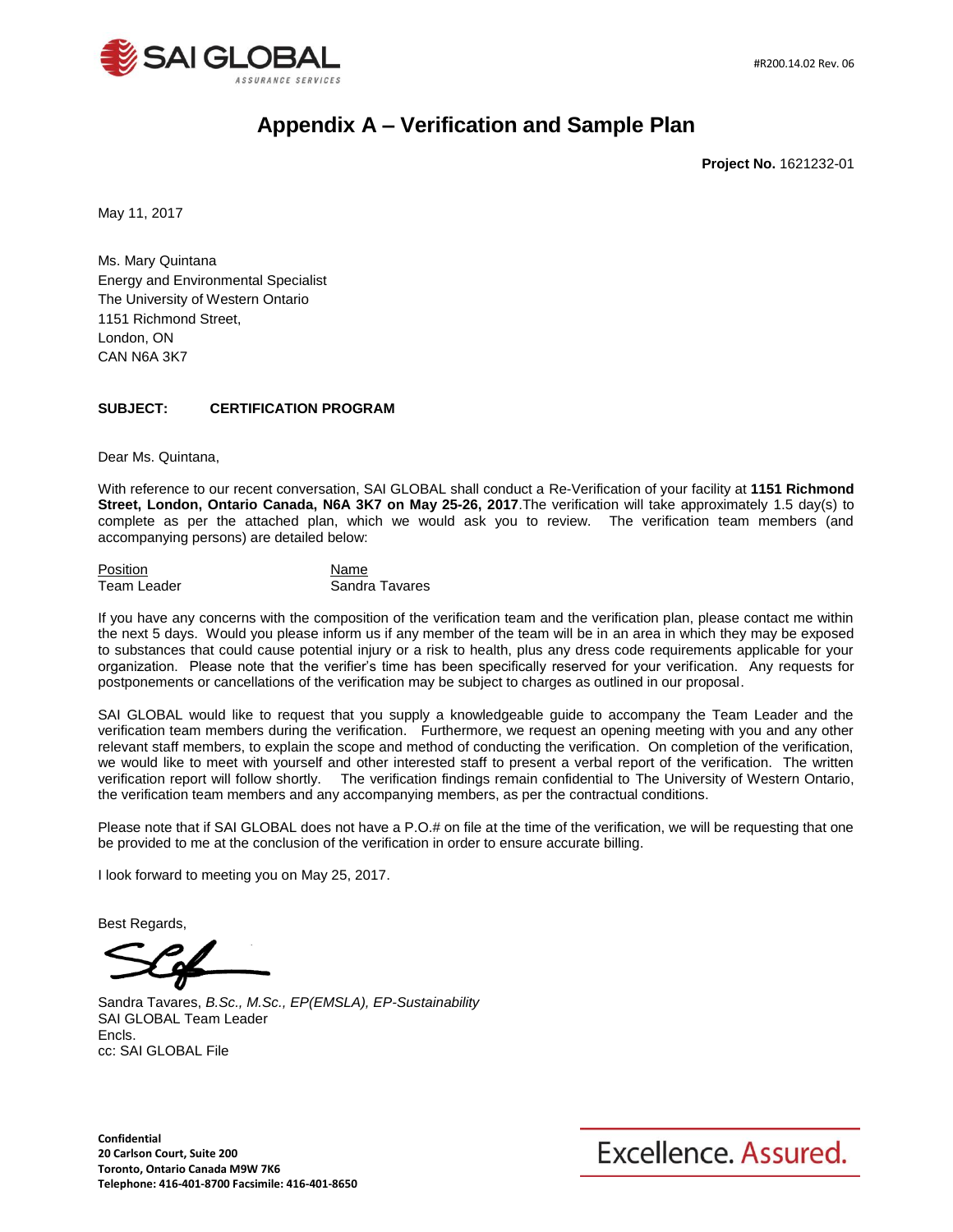

#### **SAI GLOBAL VERIFICATION PLAN – DAILY PROGRAM SCHEDULE**

| Assertion Document:<br>Objective: | MOECC Report (2016).pdf<br>To verify the Assertion Document according to the defined criteria and materiality<br>threshold for the defined scope. |
|-----------------------------------|---------------------------------------------------------------------------------------------------------------------------------------------------|
| Scope:                            | 1151 Richmond Street, London ON,                                                                                                                  |
| Criteria:                         | EVER+GHG Standard, ISO 14064-3 Methodology, O.Reg.452/09 Program/Legal                                                                            |
| Level of Assurance:               | Reasonable                                                                                                                                        |
| Materiality Threshold:            | 5%                                                                                                                                                |
| $Date(s)$ :                       | May 25 - 26, 2017                                                                                                                                 |

**As of:** *5 May 2017*

| Level of<br><b>Verification</b><br><b>Assurance</b> | Reasonable | <b>Materiality</b><br>Threshold:                                                                                                          | 5%                           | <b>Requirements of any</b><br>of the criteria   | Guideline for GHG Emission Reporting (December 2015)                |                                                                          |
|-----------------------------------------------------|------------|-------------------------------------------------------------------------------------------------------------------------------------------|------------------------------|-------------------------------------------------|---------------------------------------------------------------------|--------------------------------------------------------------------------|
|                                                     |            |                                                                                                                                           |                              | <b>Planned Verification Sample</b>              |                                                                     |                                                                          |
|                                                     | Line Item  |                                                                                                                                           |                              | <b>Facilities</b>                               |                                                                     | <b>Activity Data</b>                                                     |
| <b>Boundary</b>                                     |            | Alumni House.<br>FIMS & Nursing Building<br>Parking Lot and DSB L3 Dental<br>Science Level 3 loading dock<br>2016 generator installations |                              | generator nameplates and natural gas meter tags |                                                                     |                                                                          |
| NG GSC at Boilerhouse / Satellite Locations         |            |                                                                                                                                           |                              | Power Plant / Satellite Boilers                 |                                                                     | 2016 Natural Gas invoices (Jan, Feb, Oct and Dec),<br>meters, boundaries |
| Fuel Oil GSC at Boilerhouse / Satellite Locations   |            |                                                                                                                                           | Power Plant                  |                                                 | Fuel oil metering (Jan-Mar 2016, 2016 calibration for<br>boiler #2) |                                                                          |
|                                                     |            |                                                                                                                                           | <b>GHG Management System</b> |                                                 | Review reporting and QA practices, including record<br>control      |                                                                          |
|                                                     |            |                                                                                                                                           |                              |                                                 |                                                                     |                                                                          |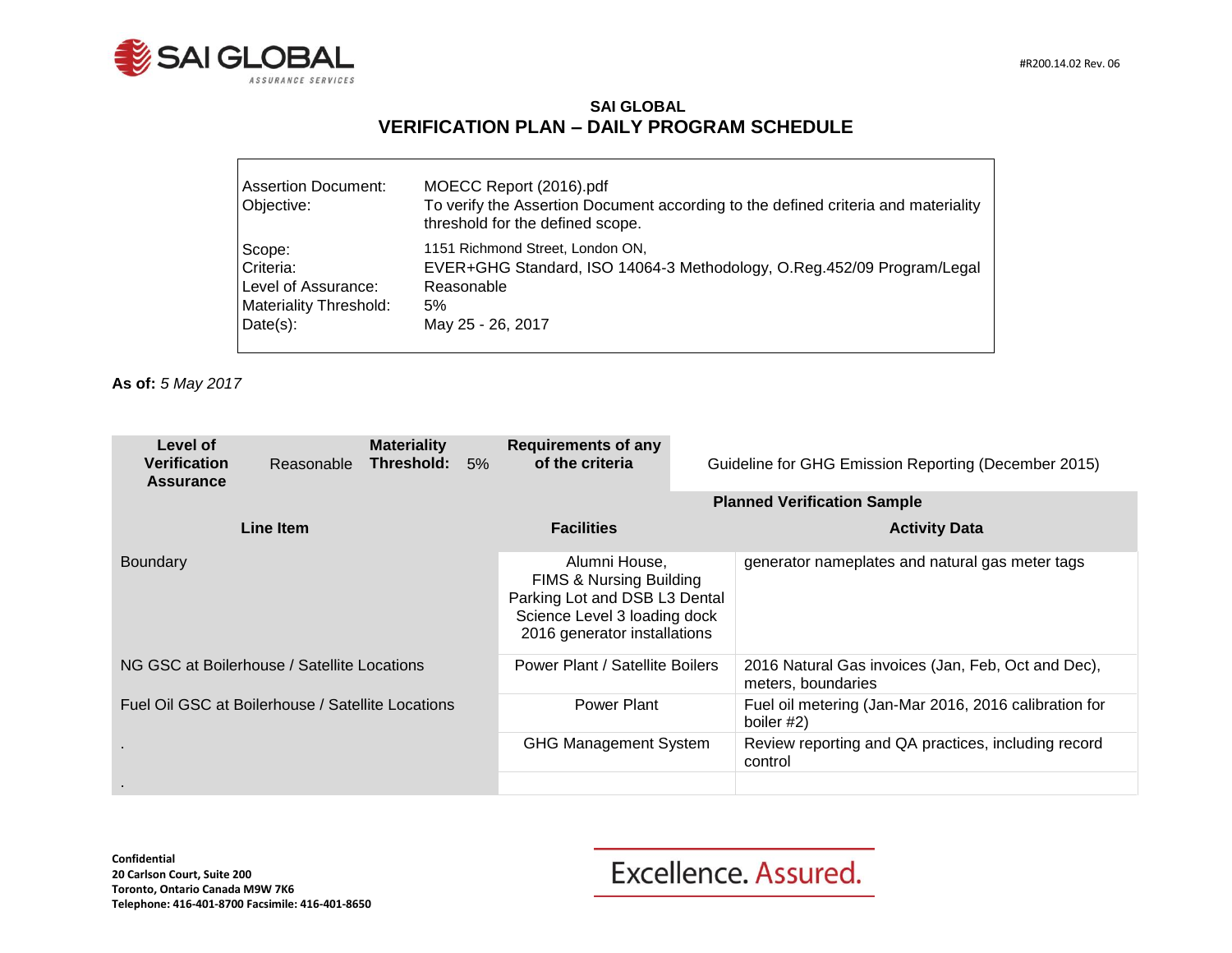

| Date: May 25, 2017                           |                                                                                                                                                                                              |  |  |  |  |  |
|----------------------------------------------|----------------------------------------------------------------------------------------------------------------------------------------------------------------------------------------------|--|--|--|--|--|
| <b>Auditor: Sandra Tavares - Team Leader</b> |                                                                                                                                                                                              |  |  |  |  |  |
| <b>Time</b>                                  | Processes to be Audited / Scheduled Meetings                                                                                                                                                 |  |  |  |  |  |
| $8:30$ am                                    | <b>Opening Meeting</b>                                                                                                                                                                       |  |  |  |  |  |
|                                              | <b>Operations Overview</b>                                                                                                                                                                   |  |  |  |  |  |
|                                              | Data and Systems Overview                                                                                                                                                                    |  |  |  |  |  |
| $9:00$ am                                    | <b>Review of Stage 1 Findings</b>                                                                                                                                                            |  |  |  |  |  |
|                                              | Assessment of Organizational Boundaries, Sources and GHGMS                                                                                                                                   |  |  |  |  |  |
|                                              | 2016 Emissions Report review<br>$\bullet$                                                                                                                                                    |  |  |  |  |  |
|                                              | Review of boundaries, sources, exemptions, etc.<br>$\bullet$                                                                                                                                 |  |  |  |  |  |
|                                              | Review of GHGMS against Program Criteria, including review of<br>$\bullet$<br><b>Master Capital Projects List</b>                                                                            |  |  |  |  |  |
|                                              | Follow-up on last year's findings                                                                                                                                                            |  |  |  |  |  |
| $11:00$ am                                   | Tour - Alumni House, Alumni House,                                                                                                                                                           |  |  |  |  |  |
|                                              | FIMS & Nursing Building Parking Lot and DSB L3 Dental Science Level<br>3 loading dock (generators and gas meter tags), finishing at<br>Powerhouse (review of fuel oil usage and calibration) |  |  |  |  |  |
| 12:00 pm                                     | Lunch                                                                                                                                                                                        |  |  |  |  |  |
| $12:30 \text{ pm}$                           | Assessment of GHG Data and Information                                                                                                                                                       |  |  |  |  |  |
|                                              | Areas of greatest potential of material discrepancy, as per<br>sample plan (natural gas / fuel oil use)                                                                                      |  |  |  |  |  |
| 4:30 pm                                      | <b>Verification Debriefing Meeting</b>                                                                                                                                                       |  |  |  |  |  |

| <b>Date:</b> May 26, 2017<br><b>Auditor:</b> Sandra Tavares - Team Leader |                                                                                                                                          |  |  |  |
|---------------------------------------------------------------------------|------------------------------------------------------------------------------------------------------------------------------------------|--|--|--|
|                                                                           |                                                                                                                                          |  |  |  |
| Time                                                                      | <b>Processes to be Audited / Scheduled Meetings</b>                                                                                      |  |  |  |
| $8:00 \text{ am}$                                                         | Assessment of Information System and Controls                                                                                            |  |  |  |
|                                                                           | Areas of greatest potential of material discrepancy, as per<br>$\bullet$<br>sample plan (boundary, projects and data quality management) |  |  |  |
| $10:00$ am                                                                | Assessment of Data against Criteria                                                                                                      |  |  |  |
|                                                                           | Accuracy<br>٠                                                                                                                            |  |  |  |
|                                                                           | Completeness                                                                                                                             |  |  |  |
|                                                                           | Consistency                                                                                                                              |  |  |  |
|                                                                           | Relevance                                                                                                                                |  |  |  |
|                                                                           | Transparency                                                                                                                             |  |  |  |
| 11:00 $am$                                                                | Evaluation of the GHG Assertion                                                                                                          |  |  |  |
| 11:30 am                                                                  | <b>Verification Closing Meeting</b>                                                                                                      |  |  |  |

Note: Areas of greatest potential of material discrepancy will be verified, as per the attached sample plan.